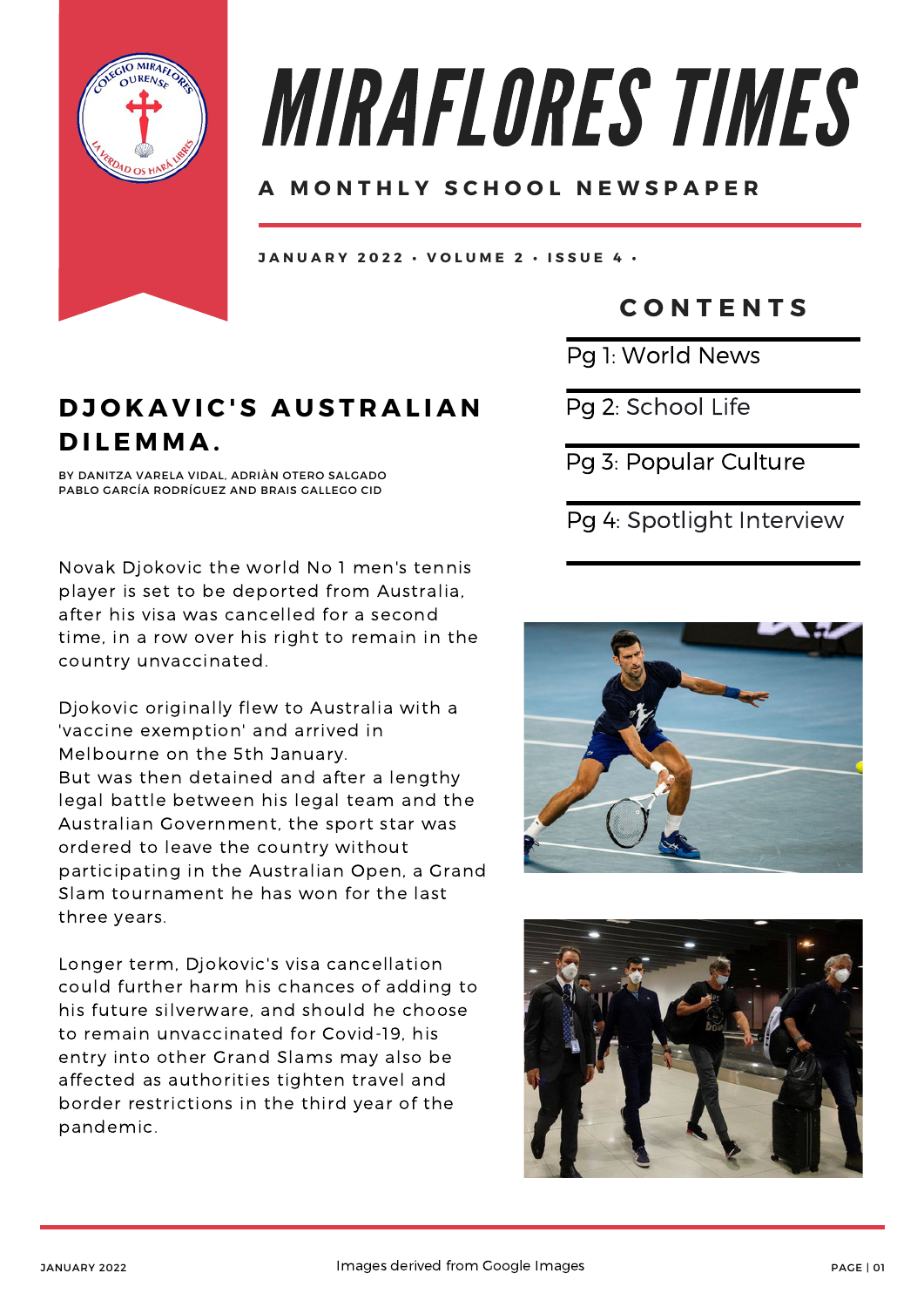

## **6TH PRIMARY: RAW MATERIALS PROJECT**

BY ZOE DO PARK, MARÍA FERNANDA CASTRO ANAYA, NEREA SOTO VILARCHAO AND IVANA ANTÍA LEZAMA VERDINI

The students of 6º of primary were given a project to complete in their Social Science class this month. The topic of the project was raw materials, specifically raw materials found in the different areas of Galicia such as Lugo, Vigo, A Coruña and Ourense.

Our task was to research and design a poster describing the different types of raw materials that you can find coming from each area. These raw materials could be things like food, livestock, minerals, or also companies and factories that cultivate and produce raw materials.

We discovered that in A Coruña they use minerals like quartz and coal, in order to produce electronic circuits and fuel to generate electric power. In Lugo they have the famous dairy brand Larsa which provides a range of dairy products nationwide.

In Vigo the seafood industry is very important and the Port of Vigo is home to one of the world's largest fishing companies Pescanova. Finally, here in our very own Ourense you can find the chemical element, Niobium, which is used in alloys including stainless steel. Alloys containing niobium are used in jet engines and rockets, beams and girders for buildings and oil rigs, and oil and gas pipelines.

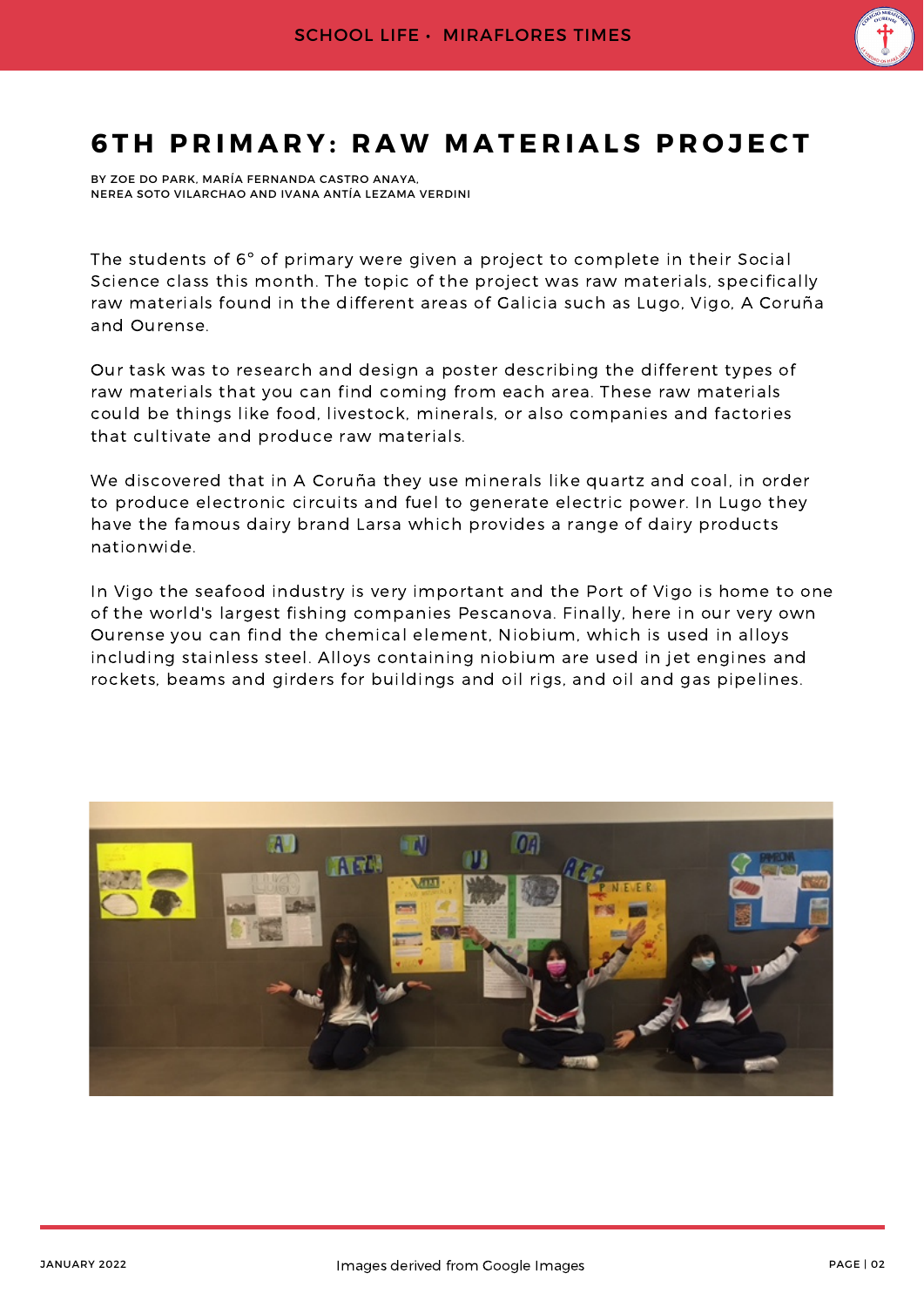

# **N E T F L I X M O V I E : G O K A R T S**

BY JULIAN BENEITEZ FERNÁNDEZ, AND CARLOS CASQUERO GONZÁLEZ

#### **Production of the movie.**

*Go Karts*, also known as *Go!*, is a 2019 coming of age sports drama film directed by Owen Trevor. The film stars William Lodder, Frances O'Connor and Richard Roxburgh in the lead roles. The film is based on a Kart racing community in Western Australia and tells the story of an underdog winning the National Kart racing championship.

The film, originally titled *Go!*, premiered at the 2019 CinefestOZ Film Festival and was released to theatres on 16 January 2020 in Australia. The film was added to Netflix on 13 March 2020, and it is still available on the platform for your enjoyment.



#### **Whats the movie about?**

Jack and his single mother Christie move into a small town in Western Australia, after the death of his father Hooper to cancer.

Jack's mum tells him about a party at a go-kart racetrack and encourages him to go and meet new people from the town. Jack decides to go and he surprisingly develops an interest and passion for the sport of go-karts.

Jack quickly discovers he is really good at the sport, and is striving hard to win the Australian National Go Karts Championship by defeating the best drivers in Australia.

He gets the support of his mentor Patrick and his best mates Colin and Mandy to achieve his dream. However, he has to confront the obstacles to defeat the ruthless champion Dean who is his strongest competitor.